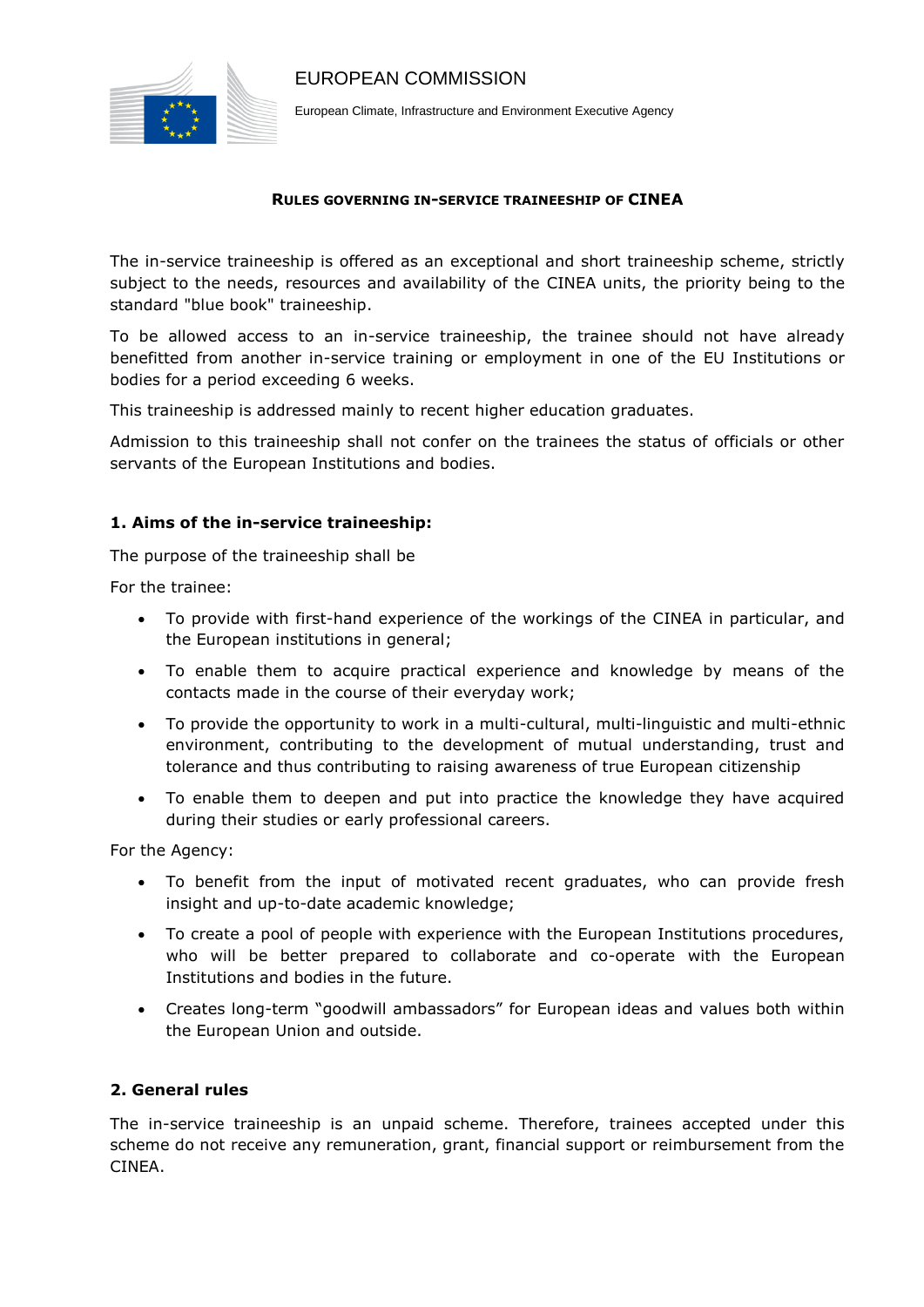A traineeship agreement may be concluded with the trainee for a period from one up to a maximum of five months, depending on the requirements of the applicant's educational establishment and the needs and resources available at the CINEA (Annex I). The date of commencement is fixed by the Director.

Trainees are attached to specific CINEA activities and placed under the responsibility of an Adviser. The Adviser is chosen from the unit where the trainee is allocated. S/he guides the trainee during his/her traineeship, acting as a mentor, will instruct and closely follow the trainee during the traineeship. The Adviser will establish the job description of the trainee, explaining to the trainee what is expected from him/her. During the traineeship, any questions concerning the daily work is to be discussed with the Adviser.

At the end of the traineeship, trainees receive an "in-service traineeship certificate" issued by the Human Resources Section (Annex III).

The traineeship may be terminated by the CINEA at the request of the trainee, subject to three weeks notice addressed in writing to the Director of the CINEA and stating the reasons for the request.

Trainees attend meetings on subjects of interest to them, unless these meetings are confidential, receive documentation and participate in the work of the activity to which they are attached at a level corresponding to their educational and working background.

Visits and trips of relevant interest may be organized for trainees by the Human Resources Section. Rules foreseen in the Missions guide will be applied by analogy.

Part of the period may be devoted to preparing a postgraduate thesis or an academic paper, provided that this does not interfere with the traineeship programme.

## **3. Trainees' Rights and Obligations**

## 3.1 General obligations:

During the traineeship period, trainees must comply with the instructions given by their Advisers and with the directives and decisions of the Human Resources section.

Trainees must take part in all activities organized for them, respecting the timetables and activities laid down.

During their traineeship, trainees must consult their Advisers on any action they propose to take on their own initiative relating to the activities of CINEA.

## 3.2 Confidentiality

Trainees must exercise the greatest discretion with regard to all facts and information coming to their knowledge in the course of their traineeship.

They must not, in any manner whatsoever, disclose to any unauthorized person any document or information not already made public. They will continue to be bound by this obligation after the end of their traineeship.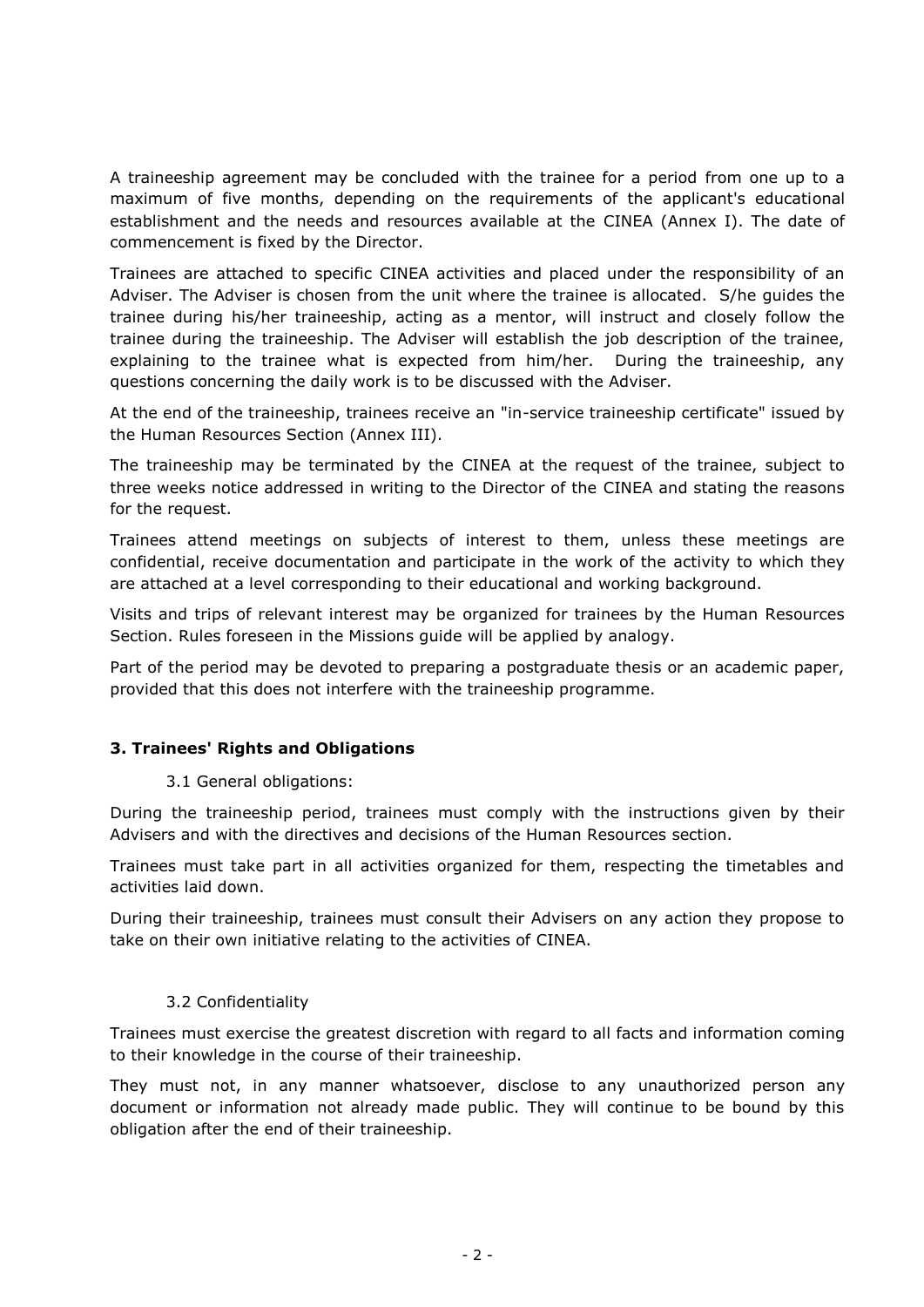Trainees must not, whether alone or with others, publish or cause to be published without the permission of the Director any matter dealing with the work of the CINEA.

All rights on any writings or other work done for the CINEA are the property of the Agency.

# 3.3 Termination of traineeship

On the basis of a justified request by the Adviser and with the approval of the Director, the Agency may terminate the traineeship, if it is considered that the level of the trainee's professional performance or his/her knowledge in the language declared in the application is insufficient for the proper execution of the tasks and duties.

CINEA may also terminate the traineeship immediately and without notice if at any moment it becomes apparent that the trainee knowingly made a wrongful declaration or provided false statements or papers at the moment of the application or at any time during the traineeship.

## 3.4 Traineeship reports

At the end of the traineeship, trainees must submit to their Advisers a report on their activities during the traineeship period. The Adviser will then forward this report to the Human Resources section together with his/her own report on the trainee (Annexes II-A and II-B). The report of the trainee and of the Adviser will contain practical details (dates of the traineeship, duties, etc.) but also a more descriptive part through which an assessment of the traineeship can be made.

The trainees receive, at the end of their traineeship, a certificate specifying the length of the traineeship and programme/activity to which they were attached.

## 3.5 Leave

Trainees shall keep the same working hours and have the same official public holidays as CINEA staff.

In addition, trainees shall be entitled to two days' leave per month. This entitlement is acquired pro rata to the number of full months worked, counted from the first day of the month.

Requests for leave shall be first submitted to the trainee's adviser for approval, who shall determine if the request respects the needs of the service. If approved, the request shall then be sent to the Human Resources section.

#### 3.6 Absences

In case of sickness, trainees must notify their Advisers and their unit's secretariat immediately; if absent for more than three days they must produce a medical certificate, indicating the probable length of absence, which the Adviser will forward to the Human Resources section.

## 3.7. External activities during the traineeship

During the traineeship period, the trainee is not entitled to work for his/her employer or any other company.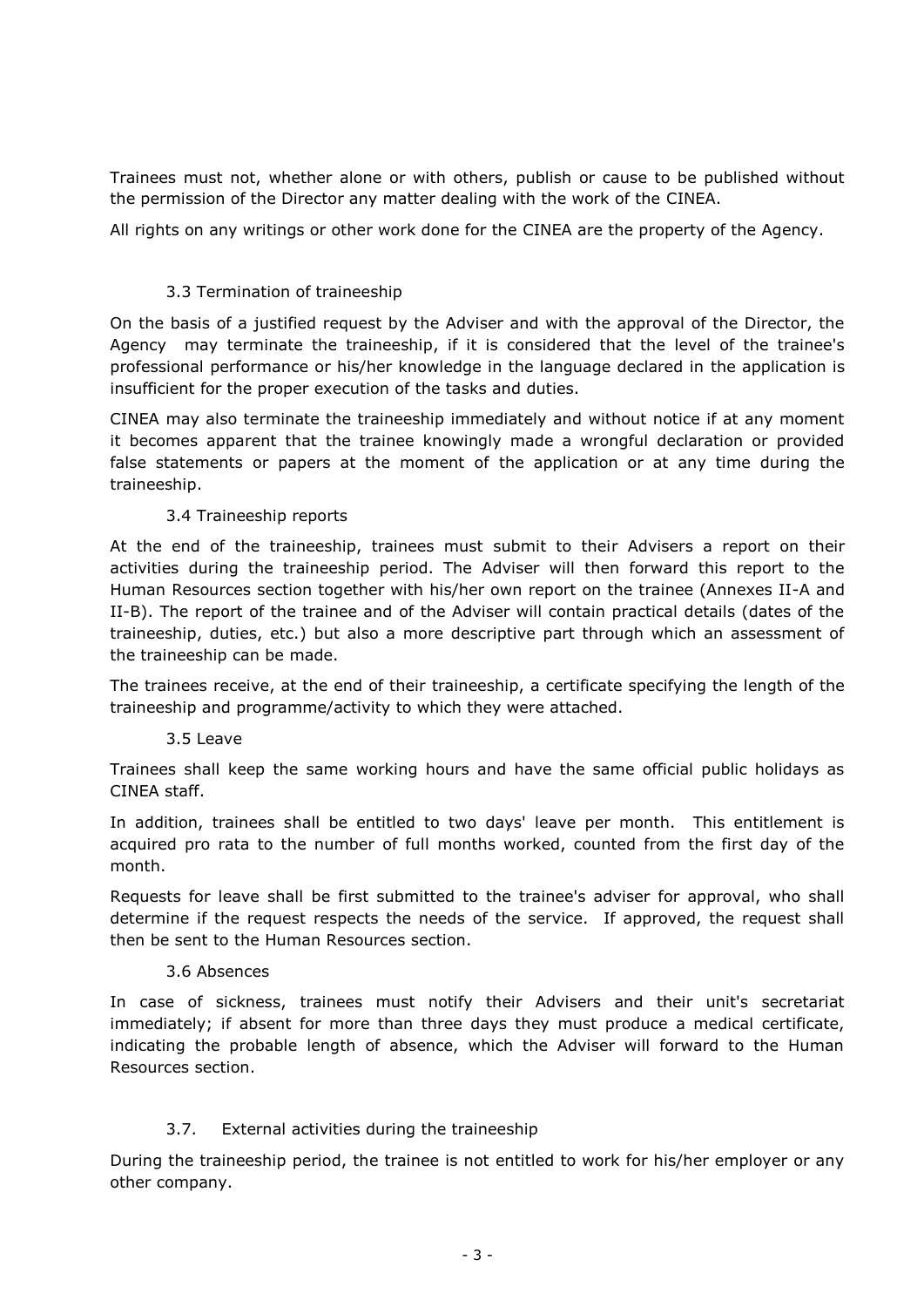If, for any professional reasons, the trainee must interrupt the traineeship, a written request has to be made to the Director who will, after consulting the Adviser, authorize or not an interruption for a given period.

# **4. Requirements for admission and selection of trainees**

The applicant shall be any national of one of the Member States of the European Union who:

- has completed at least a post-secondary degree;
- has less than 5 years of professional experience post-graduation;
- has a thorough knowledge of one of the official languages of the European Union and a good knowledge of another of these languages, one of which has to be English;
- is enjoying the full rights of citizen and the appropriate character references as the suitability for the performance of the duties to take up in the CINEA.

In order to enable as many European citizens as possible to familiarize themselves with the European Institutions and bodies, no application will be accepted from any person who has already received more than 6 weeks of any kind of in-service traineeship within the European Institutions or bodies, or who has been in any kind of employment within the European Institutions or bodies.

CINEA will check the applications against the admission requirements set out here above and failing one of them, the applications will not be considered admissible.

Although admissible, the final acceptance of an application depends on the actual needs and resources available at CINEA and an appropriate geographical distribution will be maintained.

The Agency will recruit trainees on an ad-hoc basis according to its needs taking them from the pool of spontaneous applications received.

## **5. Submission of application**

5.1 – Composition of an application

An application for an in-service traineeship shall include the following:

a) A Curriculum Vitae;

b) A motivation letter stating the reasons for the application and the requested period for the in-service traineeship;

c) A copy of the passport or identity card, giving the surname, forenames, date and place of birth, as well as the nationality of the applicant;

d) A copy of the degrees or diplomas held or a statement describing the professional activity in which they are engaged;

e) Copies of all relevant professional experiences;

f) Copies of diplomas or certificates proving the thorough knowledge of one of the official languages of the European Union and a good knowledge of another of these languages, one of which has to be English;